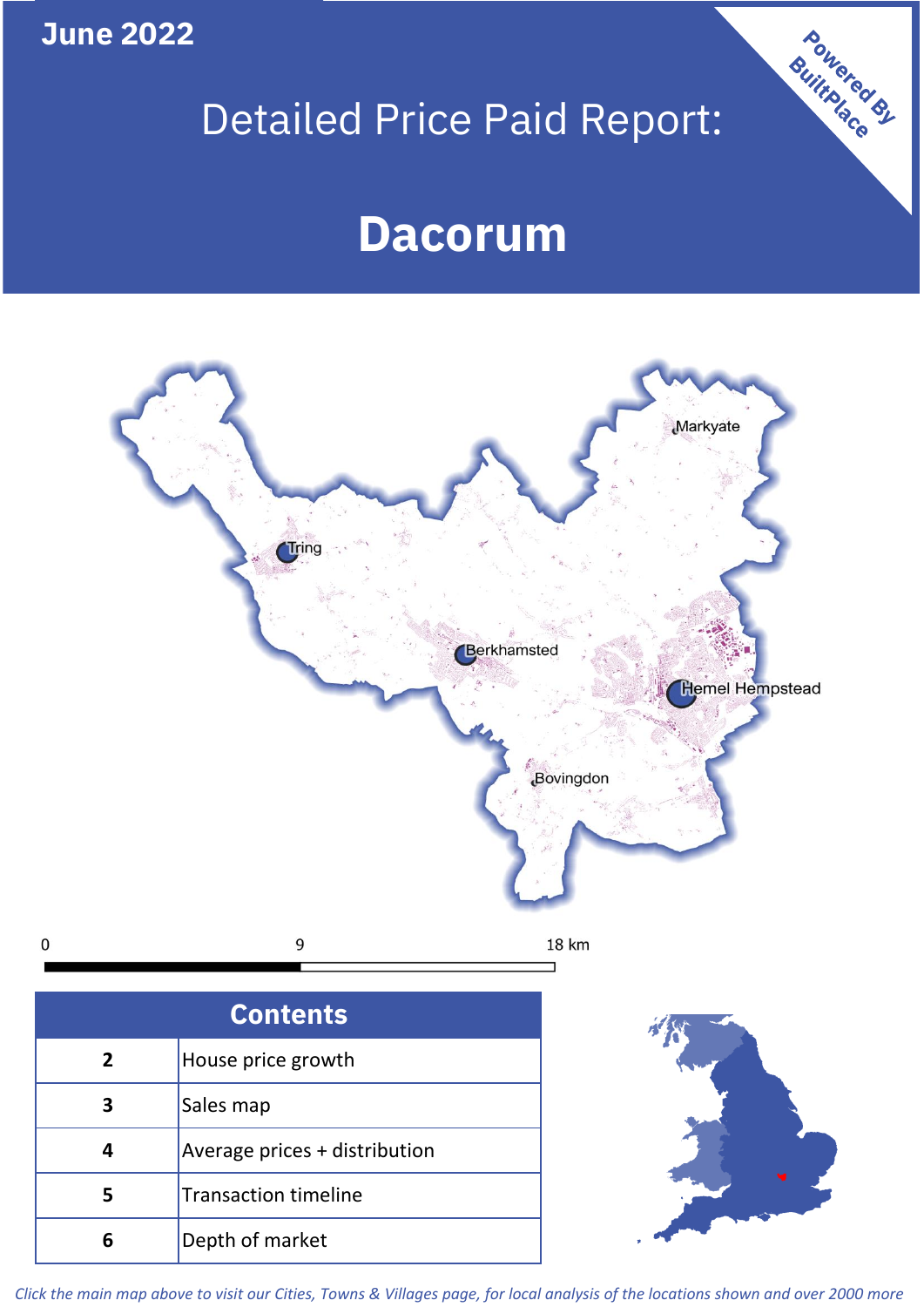#### **Headline Data**

|                     | <b>Current level</b> | 3 month  | <b>Annual</b> | 5 year  | 10 year |
|---------------------|----------------------|----------|---------------|---------|---------|
| <b>House prices</b> | £450,487             | 0.3%     | 5.4%          | 12.5%   | .7%     |
| <b>Transactions</b> | 2,527                | $-11.7%$ | 25.0%         | $-0.3%$ | 22.8%   |

#### **House Price Growth (April 2022 data)**

#### *Annual Change in House Prices*



House prices in Dacorum grew by 5.4% in the 12 months to April 2022 (based on 3-month smoothed data). By comparison national house prices grew by 10.7% and prices in the East of England grew by 11.6% over the same period.

Dacorum house prices are now 64.0% above their previous peak in 2007, compared to +64.9% for the East of England and +52.9% across England.



#### *Year-To-Date Change in House Prices, December to April*

Local prices have grown by 0.3% in 2022 so far, compared to growth of 2.0% over the same period last year.

#### *Source: OS OpenData; UK House Price Index (Contains HM Land Registry data © Crown copyright)*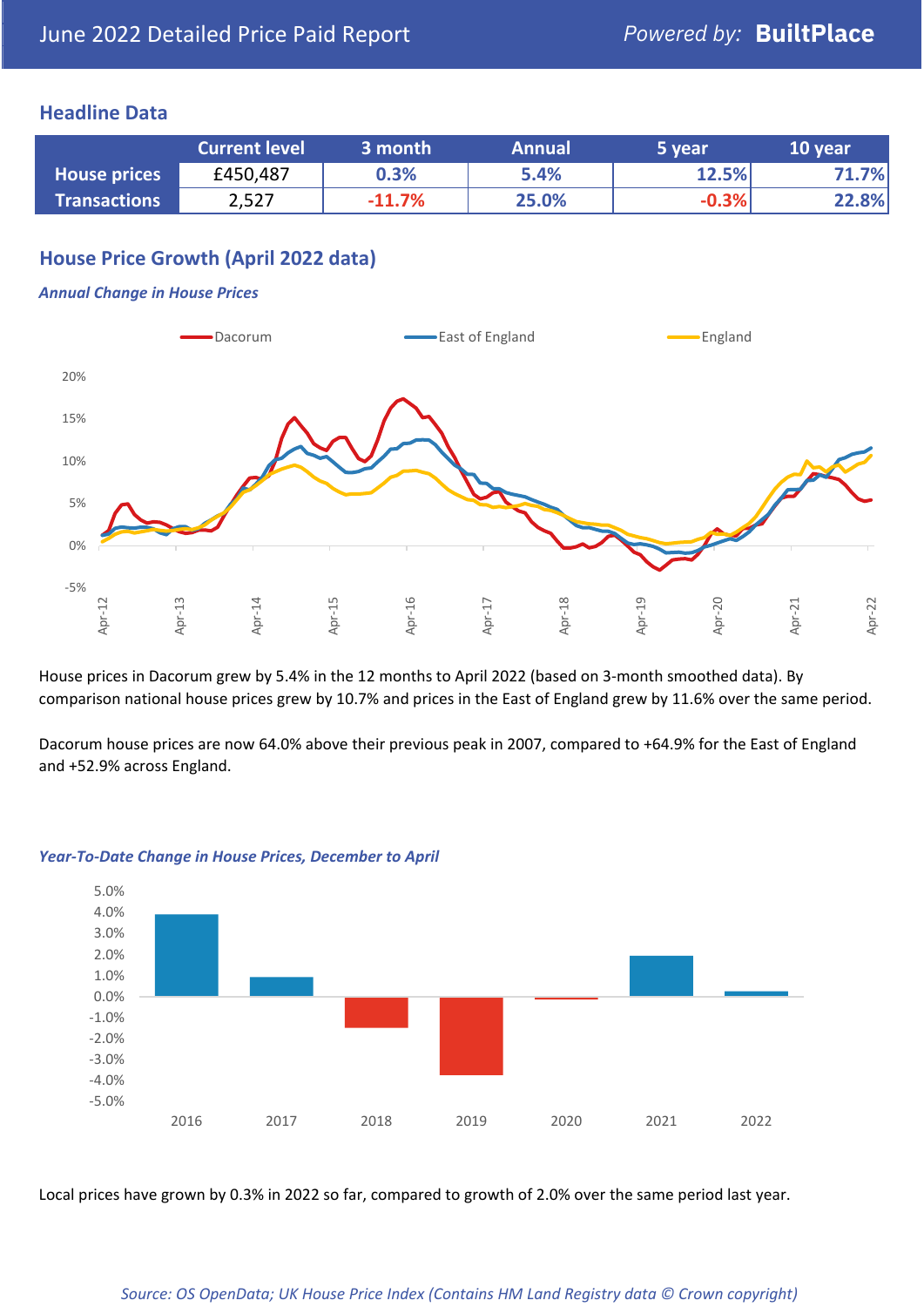### **House Price Map**

*12 months to April 2022*



*Each point is one postcode, coloured by the average value relative to all sales in this local authority (price bands are LA-specific quintiles).*

**Map Key**

| Min      | <b>Max</b> |                            |
|----------|------------|----------------------------|
| Up to    | £285,000   | 1st quintile / lowest 20%  |
| £285,000 | £372,000   | 2nd quintile               |
| £372,000 | £457,000   | 3rd quintile               |
| £457,000 | £648,000   | 4th quintile               |
| £648,000 | and over   | 5th quintile / highest 20% |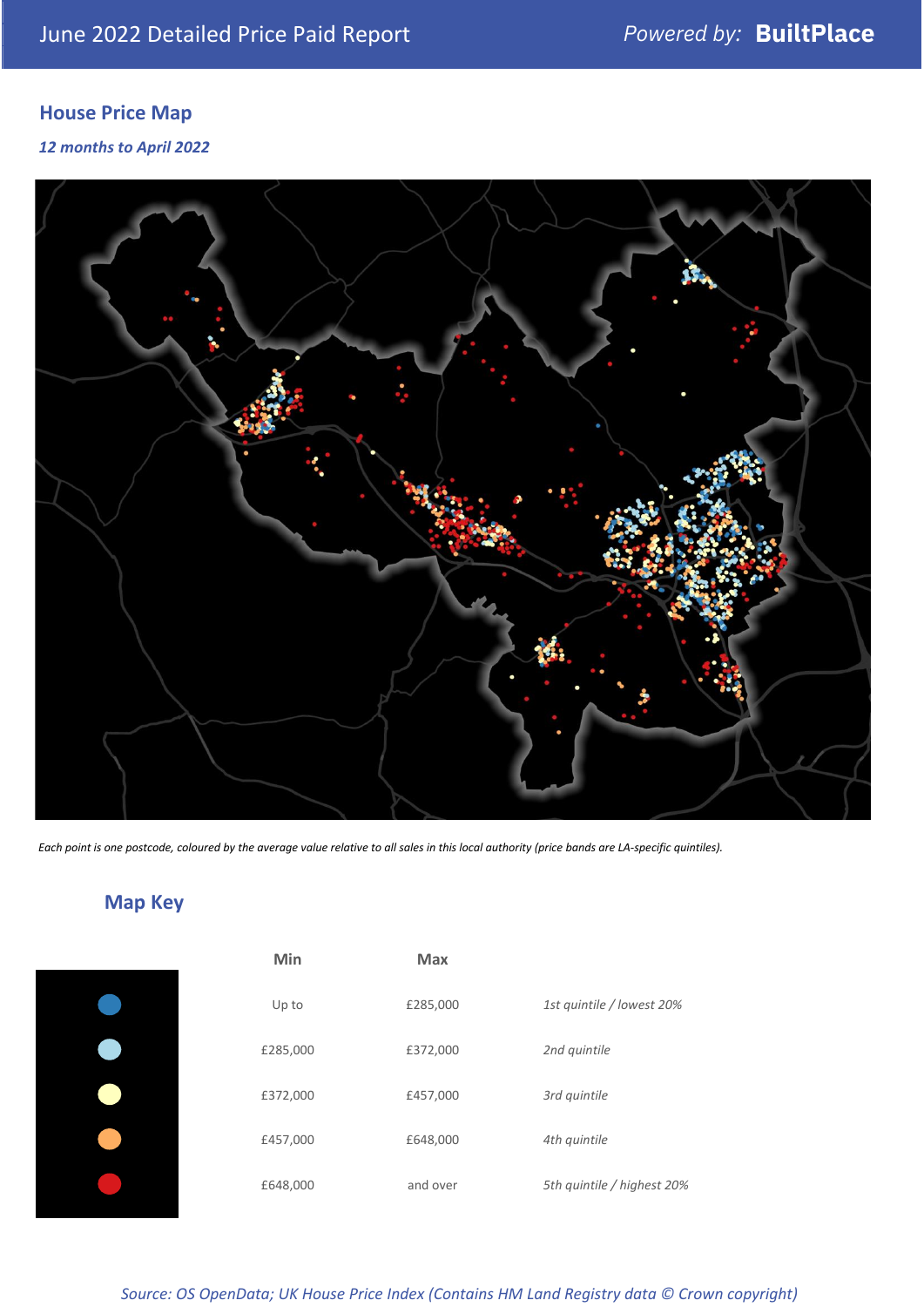### **Average House Price by Property Type**

#### *12 months to April 2022*



|                 | <b>New</b> | <b>Second hand</b> |  |  |
|-----------------|------------|--------------------|--|--|
| <b>Flat</b>     | £330,534   | £258,477           |  |  |
| <b>Terraced</b> | £632,500   | £410,346           |  |  |
| Semi-detached   | £552,825   | £529,728           |  |  |
| <b>Detached</b> | £716,429   | £909,990           |  |  |

#### **House Price Distribution by Year**

*All properties, by price band and calendar year (2020 = year to date)*

|                    | 1997 | 2002 | 2007 | 2012 | 2017 | 2019 | 2020 |
|--------------------|------|------|------|------|------|------|------|
| <b>Under £100k</b> | 62%  | 13%  | 1%   | 2%   | 0%   | 0%   | 0%   |
| £100-200k          | 30%  | 55%  | 32%  | 30%  | 6%   | 5%   | 7%   |
| E200-300k          | 5%   | 21%  | 36%  | 33%  | 20%  | 16%  | 15%  |
| £300-400k          | 2%   | 6%   | 14%  | 14%  | 28%  | 26%  | 24%  |
| £400-500k          | 1%   | 3%   | 6%   | 9%   | 16%  | 19%  | 21%  |
| <b>£500k-1m</b>    | 0%   | 2%   | 9%   | 10%  | 25%  | 29%  | 28%  |
| £1-2m              | 0%   | 0%   | 1%   | 2%   | 4%   | 5%   | 4%   |
| <b>Over £2m</b>    | 0%   | 0%   | 0%   | 0%   | 0%   | 0%   | 1%   |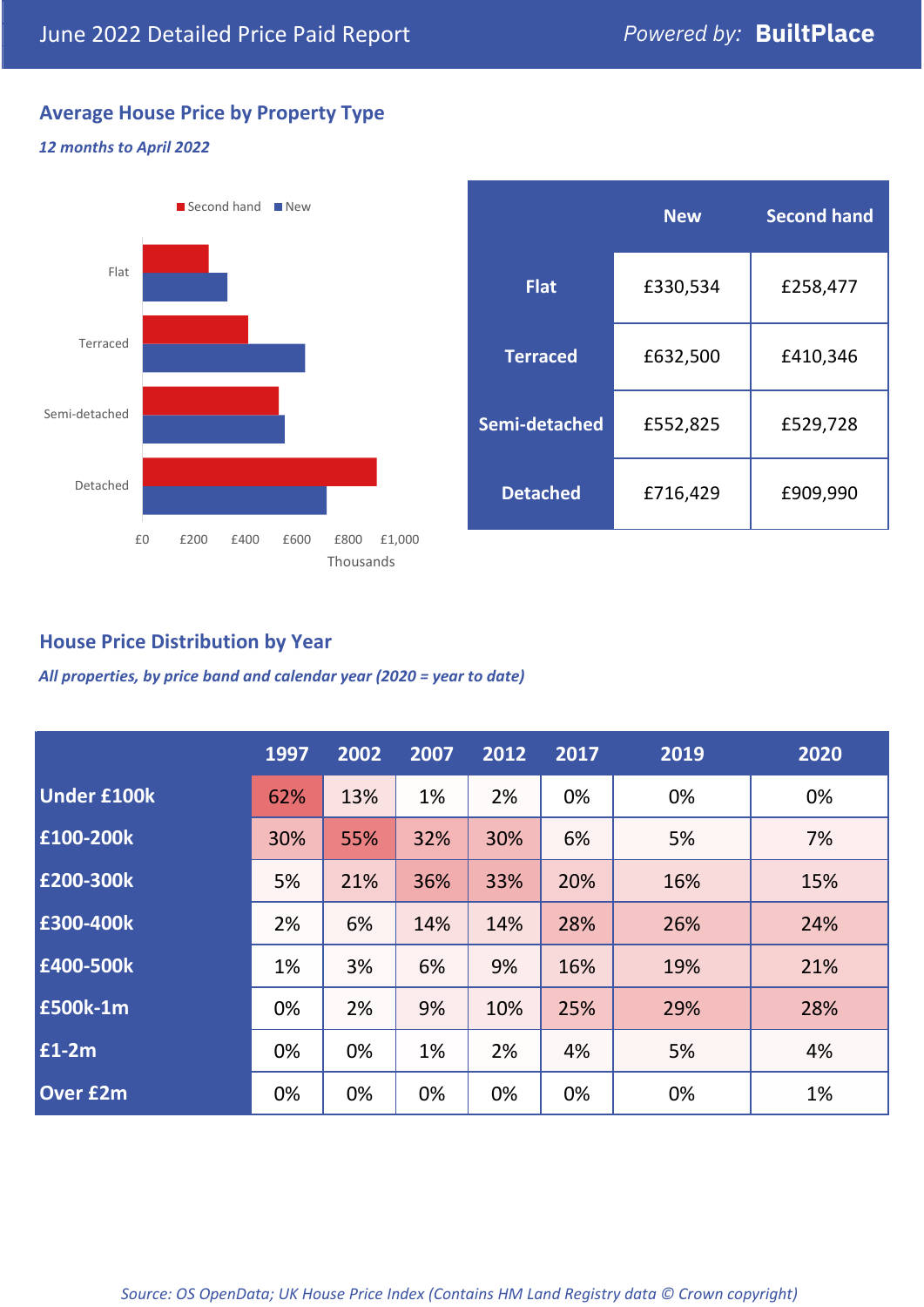#### **Transactions (February 2022 data)**

*Annual Transactions, Indexed (2001-05 average = 100)*



There were 2,527 transactions in Dacorum during the 12 months to February 2022. This is 75% of the average from 2001- 05 and suggests activity is below pre-downturn levels.

Transactions in Dacorum have fallen by 14.7% since 2014, compared to changes of -11.5% for East of England and -7.7% for England.



#### *Cash and New Build Sales as % of Total, by Year*

*Note: The data on this page EXCLUDES transactions identified as transfers under a power of sale/repossessions, buy-to-lets (where they can be identified by a mortgage), and transfers to non-private individuals - i.e. it comprises only Land Registry 'A' data.*